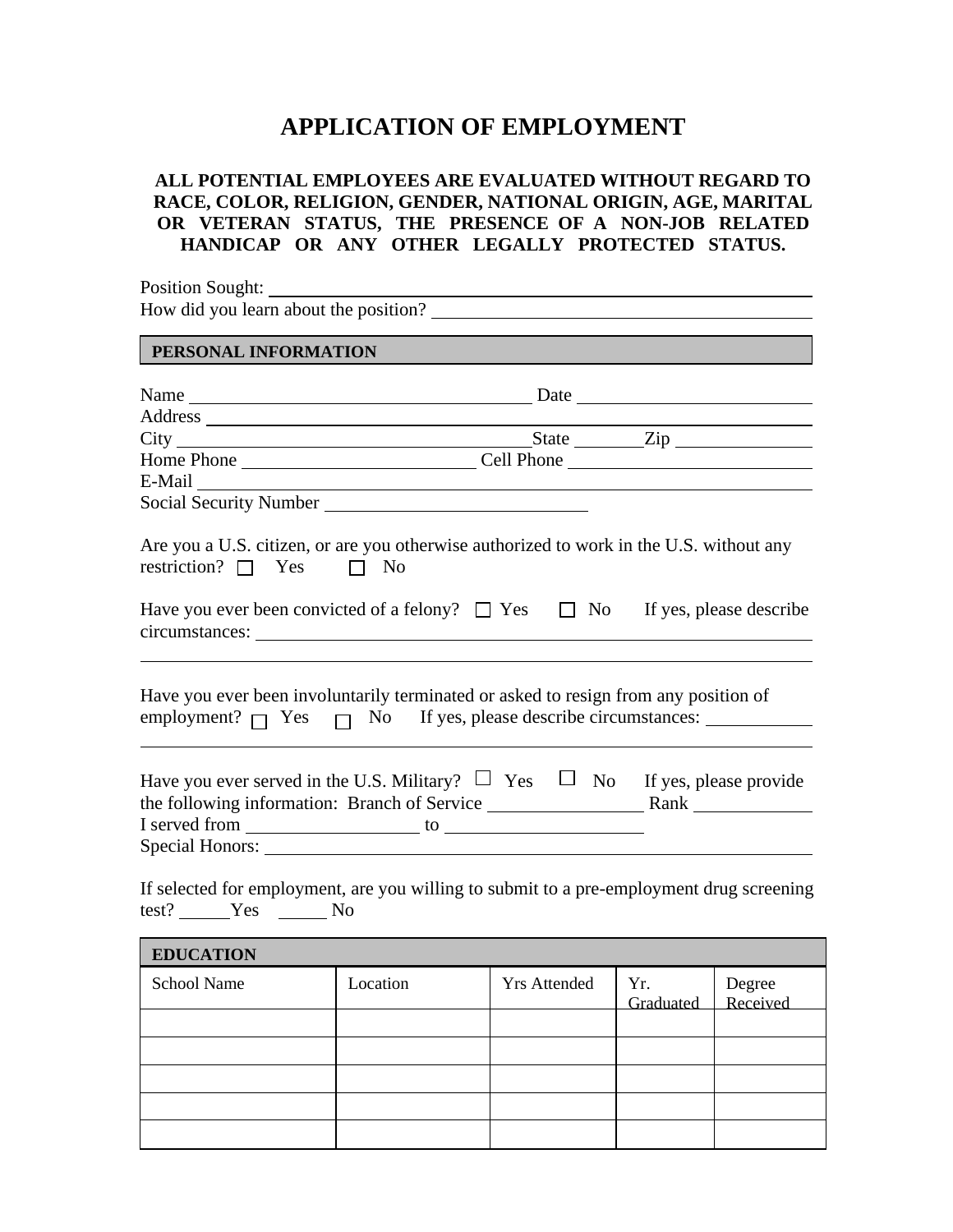Other Training, certifications, or licenses held:

*(Most Recent First)* 1. Employer Job Title Dates Employed to Duties Starting Salary Ending Salary Phone # Supervisor Title May we contact? Reason for Leaving 2. Employer Job Title Dates Employed to Duties Starting Salary \_\_\_\_\_\_\_\_\_\_\_\_ Ending Salary \_\_\_\_\_\_\_\_\_\_\_\_\_ Phone # \_\_\_\_\_\_\_\_\_\_\_\_\_\_\_ Supervisor Title May we contact? Reason for Leaving <u>example and the set of the set of the set of the set of the set of the set of the set of the set of the set of the set of the set of the set of the set of the set of the set of the set of the set of the</u> 3. Employer Job Title Dates Employed to Duties Starting Salary \_\_\_\_\_\_\_\_\_\_ Ending Salary \_\_\_\_\_\_\_\_\_\_ Phone # \_\_\_\_\_\_\_\_\_\_\_\_\_\_ Supervisor Title May we contact? Reason for Leaving **EMPLOYMENT**

List other information pertinent to the employment you are seeking: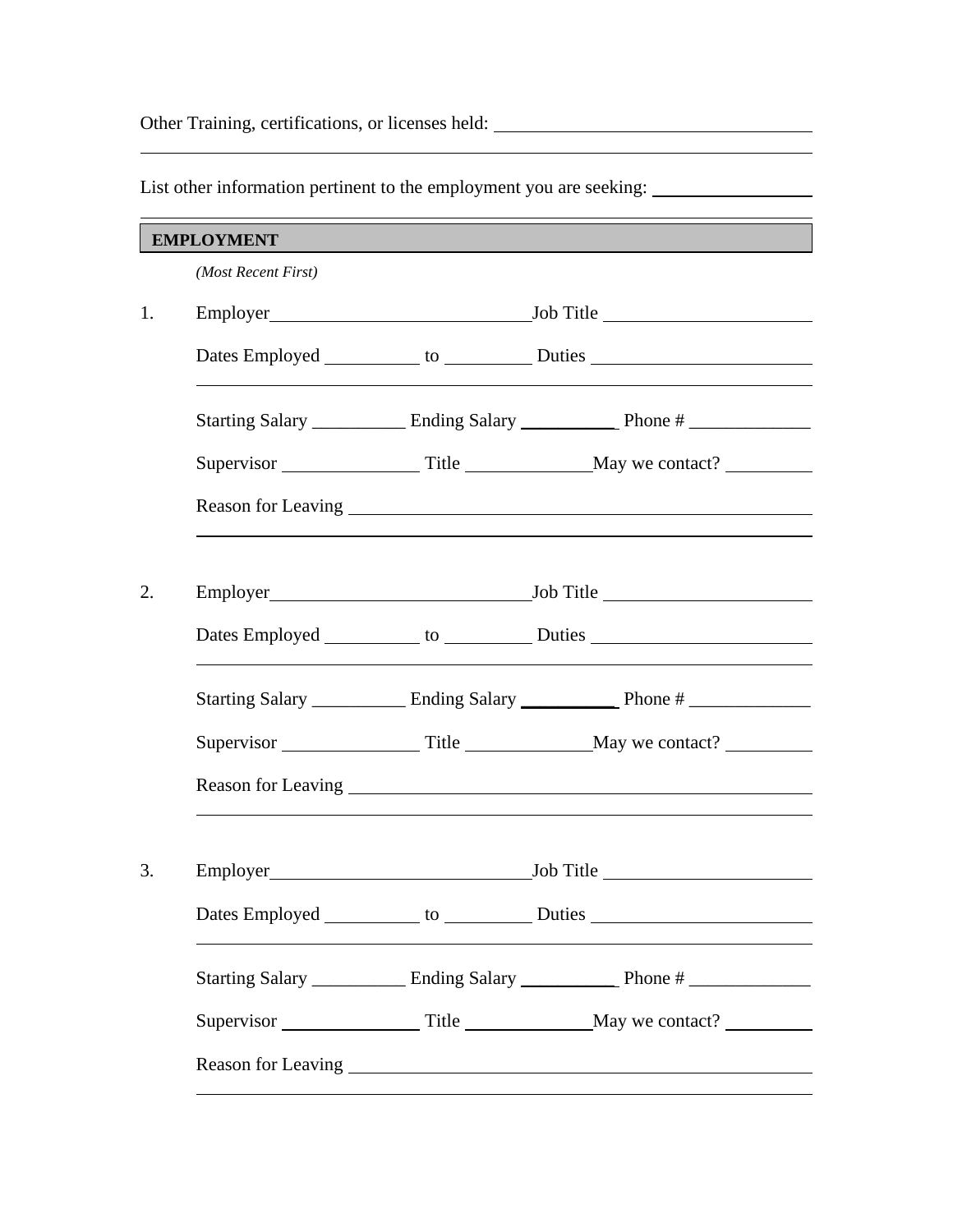## **POSITION INFORMATION**

| On what date would you be available for work?<br>Desired Wage/Salary \$                                                                     |
|---------------------------------------------------------------------------------------------------------------------------------------------|
| Do you have reliable transportation to the job site? $\Box$ Yes $\Box$ No                                                                   |
| Which of the following languages are you fluent in? $\Box$ English $\Box$ Spanish<br>$\Box$ Polish $\Box$ German $\Box$ French $\Box$ Other |
| Are you willing to be on call 24 hours for emergencies? $\Box$ Yes $\Box$ No                                                                |
| Are you willing to work flexible weather related hours? $\Box$ Yes $\Box$<br>$\rm No$                                                       |
| Have you ever held a lead position? If yes how long?<br>How many employees were you in charge of?                                           |

How much experience do you have with following roofing systems?

|                                                                                                                          | $\frac{\text{# of}}{\text{} \text{}$ Jobs                       | <b>or</b> | $#$ of YRS                                      |  |
|--------------------------------------------------------------------------------------------------------------------------|-----------------------------------------------------------------|-----------|-------------------------------------------------|--|
| <b>Asphalt Shingles</b>                                                                                                  |                                                                 |           |                                                 |  |
| Slate                                                                                                                    |                                                                 |           |                                                 |  |
| Tile                                                                                                                     | <u> 1989 - Johann Barn, mars eta bainar e</u>                   |           |                                                 |  |
| EPDM (rubber)                                                                                                            | <u> 1989 - Johann Barnett, fransk politik (</u>                 |           |                                                 |  |
| <b>Torch Down</b>                                                                                                        | <u> 1980 - Johann Barn, mars an t-Amerikaansk kommunister (</u> |           |                                                 |  |
| Mop Down                                                                                                                 | <u> 1980 - Johann Barnett, fransk politiker (</u>               |           | <u> 1989 - Johann Barnett, fransk politik (</u> |  |
| Mod-Bit                                                                                                                  |                                                                 |           |                                                 |  |
| Steel                                                                                                                    |                                                                 |           |                                                 |  |
| Cedar Shake/Shingles                                                                                                     |                                                                 |           |                                                 |  |
| PVC (vinyl)                                                                                                              |                                                                 |           |                                                 |  |
| Have you ever torn off Cedar Shake? $\Box$ Yes $\Box$ No                                                                 |                                                                 |           |                                                 |  |
| Have you ever re-decked a roof? $\Box$ Yes $\Box$ No                                                                     |                                                                 |           |                                                 |  |
| Have you ever worked on a barn roof? $\Box$ Yes $\Box$<br>N <sub>0</sub>                                                 |                                                                 |           |                                                 |  |
| Do you have any experience with a brake? $\Box$ Yes $\Box$ No                                                            |                                                                 |           |                                                 |  |
| Do you have any experience with flashing a chimney including counter flashing<br>and tuck pointing? $\Box$ Yes $\Box$ No |                                                                 |           |                                                 |  |
| What is the steepest pitch you are willing to work on?                                                                   |                                                                 |           |                                                 |  |
| What is the tallest building you are willing to work on? _______________________                                         |                                                                 |           |                                                 |  |
| On a gable/gable 6/12 pitch with architectural shingles approximately how many<br>square can you install per hour?       |                                                                 |           |                                                 |  |